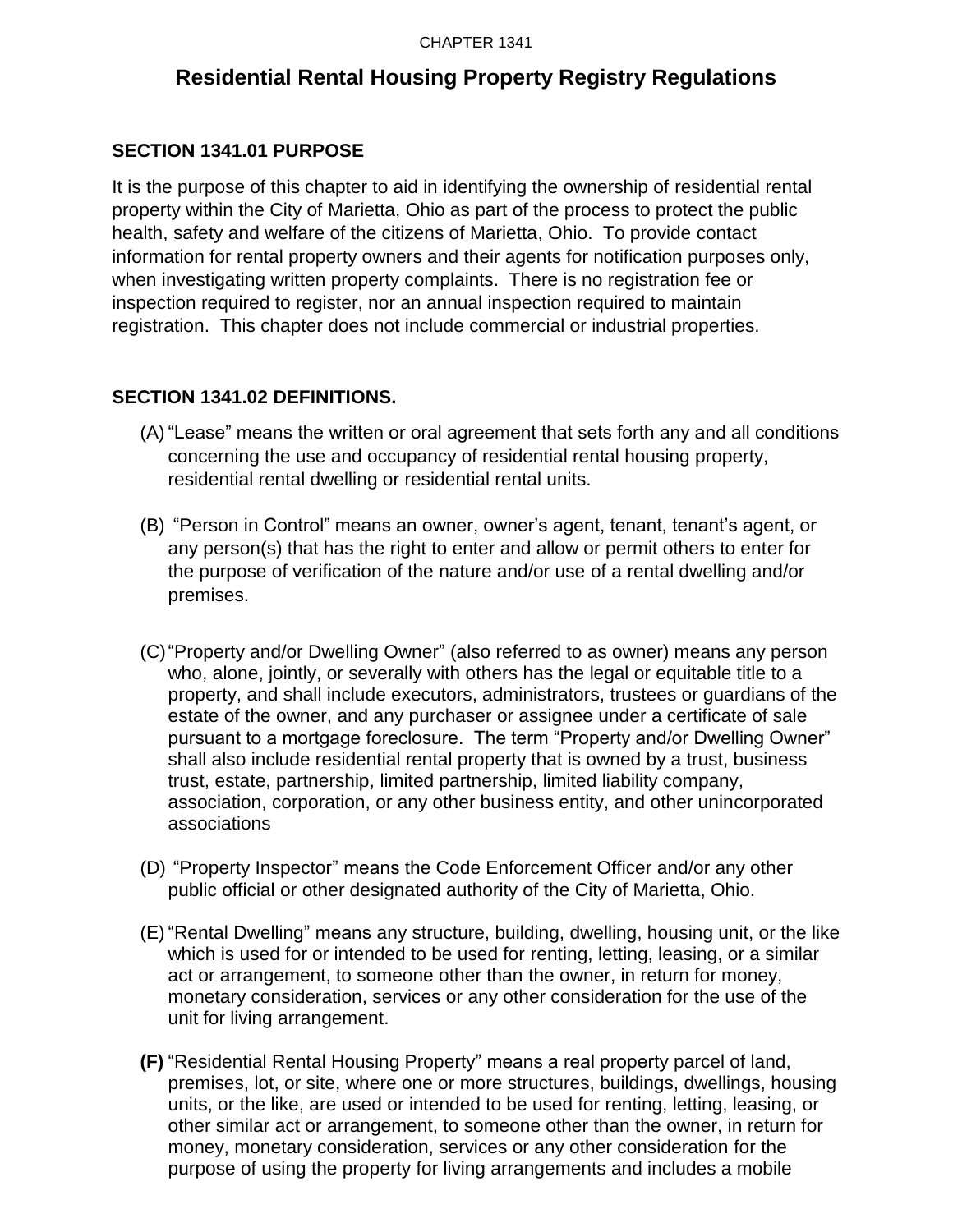home park or land otherwise rented to tenants for the purpose of parking a manufactured home, mobile home, or recreational vehicle, solely for residential purposes.

#### **SECTION 1341.03 FILING OF INFORMATION BY OWNER.**

- (A) The Property and/or Dwelling Owner of each Residential Rental Housing Property or Rental Dwelling shall file with the City Code Enforcement Officer the following information on a registration form provided by the City Code Enforcement Officer:
	- (1) The street address and permanent parcel number of the Residential Rental Housing Property or Rental Dwelling.
	- (2) Number of housing units located on the Residential Rental Housing Property or Rental Dwelling.
	- (3) The name, physical and mailing address, and the telephone number of the owner where the owner can be reached on a regular basis. A post office box will not be accepted as a physical address, but should be listed if used as the mailing address if mailings are to be sent there.
	- (4) The name, physical and mailing address, and the telephone number of a contact person, if the owner desires initial contacts to be directed to a third party connected to the property, including a property manager or similar entity. A post office box will not be accepted as a physical address, but should be listed if used as the mailing address if mailings are to be sent there. The designation of a contact person is not required.
	- (5) If the Residential Rental Housing Property or Rental Dwelling is owned by a Corporation, Partnership, Trust, Estate, Association, Limited Liability Company, or any other business entity, the Property and/or Dwelling Owner shall provide the physical and mailing address, business telephone number, business email address for the principal place of business for the Corporation, Partnership, Trust, Estate, Association, Limited Liability Company or other business entity. A Post Office Box will not be accepted as the physical address, but should be listed if used as the mailing address if mailings are to be sent there.
		- a. As to all business entities listed above, the information in  $A(1)$  and  $A(2)$ is required.
		- b. The name and business address and telephone number shall be provided for a Trustee, in the case of a Trust or Business Trust, the Executor or Administrator, in the case of an open or pending Estate;
- (B) The information required under division (A) of this section shall be maintained by the Code Enforcement Officer.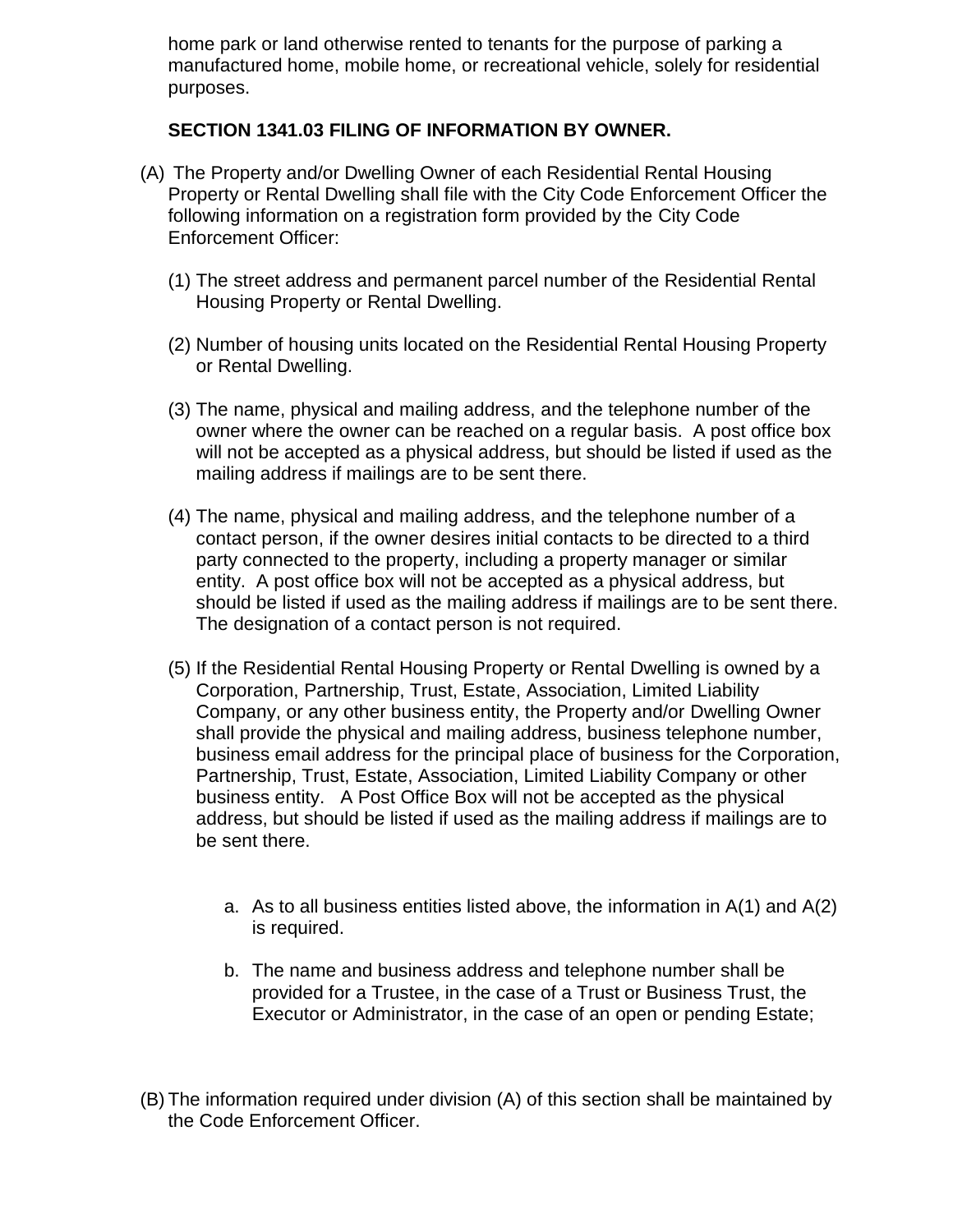(C) An Owner of Residential Rental Housing Property or Rental Dwelling shall update the information required under division (A) and (B) of this section within Thirty (30) Days after any change(s) in the information occurs.

#### **SECTION 1341.04 EXEMPT RESIDENTIAL UNITS.**

Certain types of residences shall be exempt from the requirements of this chapter including but not limited to:

(A) Tourist homes, bed and breakfast establishments, hotels, motels, recreational vehicle parks and camps without continuous occupancy by the same tenant for more than thirty (30) days.

(B) College or university dormitories owned and operated by a college or university; sororities and fraternities owned and operated privately or by a college or university.

(C) Adult Family Home and Adult Group Home operated under Ohio Revised Code Title 37.

(D) Family Homes, Family Foster Homes, Foster Family Homes, Foster Homes, Group Homes or Community Residential Facilities operated under Ohio Revised Code Title 51.

(E) Nursing Homes and similar residential care facilities.

(F) Prisons, jails, work facilities or other places of incarceration or correction including but not limited to halfway houses, residential facilities under community control sanctions, post-release control sanctions, or parole.

#### **SECTION 1341.05 VERIFICATION AND ENFORCEMENT.**

(A) Verification

Upon a written Complaint, the Property Inspector shall have the authority to verify whether any residential rental housing property, rental dwelling, or other premises in the City is registered in compliance with this chapter, in order to validate or disregard the Complaint. Such authority does not give the Property Inspector the right to enter into any rental dwelling without the consent of a person in control of the property unless he has first obtained a duly issued warrant.

- (B)Enforcement
	- (1) It shall be the duty & responsibility of the Code Enforcement Officer to enforce the provisions of this chapter. He shall work in close cooperation with other departments and agencies. The Code Enforcement Officer shall be free from personal liability for acts done in good faith in the performance of official duties.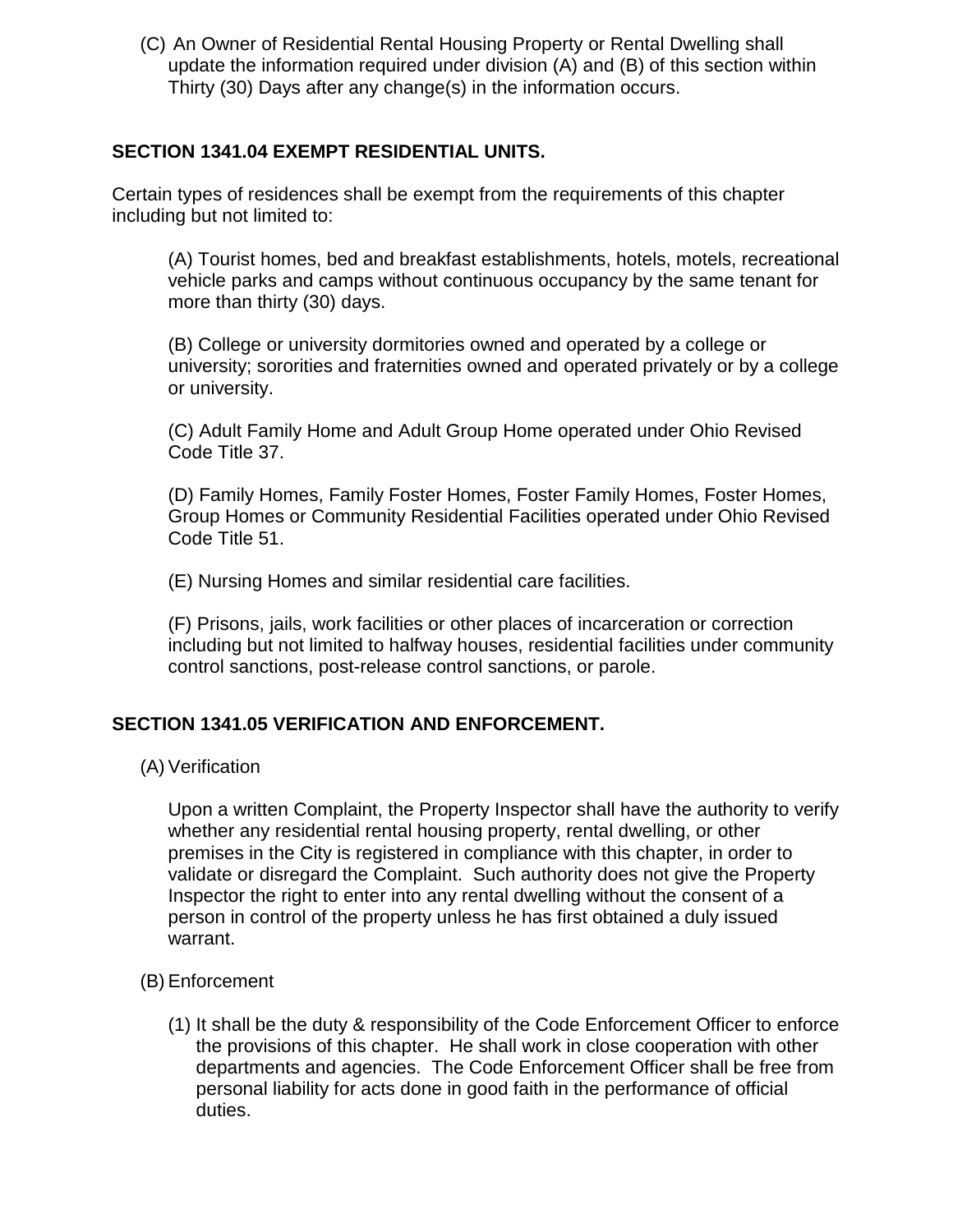- (2) The Code Enforcement Officer, prior to the issuance of a "Notice of Violation" to the Property and/or Dwelling Owner, shall attempt to make contact with the owner to attempt to remedy any non-compliance with Chapter 1341, another Marietta City Ordinance or state law that regulates real estate and/or rental property.
- (3) Notice of Violation Where a Violation of this chapter exists, the Code Enforcement Officer shall cause a written notice of such violation(s) to be served upon the person(s) or entity responsible for the code violation. Such written notice shall contain the following:
	- a. The notice shall state the location of such violation
	- b. The notice shall specify the violation
	- c. The notice shall provide for a reasonable period of time, not to exceed 30 days, to correct the violation
	- d. The notice shall state the Violation Administration Fee of \$100.00 shall be submitted, by the owner, with the required information
	- e. The notice shall include a copy of this chapter
	- f. The notice shall include a copy of the Residential Rental Housing Property Registration Form to be used in registering the property
	- g. The Notice shall state the right of the Property and/or Dwelling Owner, to file an Appeal if they feel the Notice of Violation or the decision of the Code Enforcement Officer is inconsistent with the terms of this chapter

## **SECTION 1341.06 APPEALS.**

- (A) Any Owner, Business, Entity or Others, that have been served a notice to register a Residential Rental Housing Property, or for any other reason covered by this chapter, shall have the right to submit an appeal to the Marietta Board of Building Appeals if they feel that the notice, other finding, or the decision of the Code Enforcement Officer is inconsistent with the provisions of this chapter.
- (B)Appeals shall be submitted to the Code Enforcement Office on a form provided by the office no later than 10 days after receiving the notice of violation
- (C)There shall be charged and collected at the time application of appeal is made, an Application of Appeal Processing Fee of \$25.00
- (D)An Application of Appeal shall state all of the following:
	- (1) The name, address and telephone number of the applicant or appellant